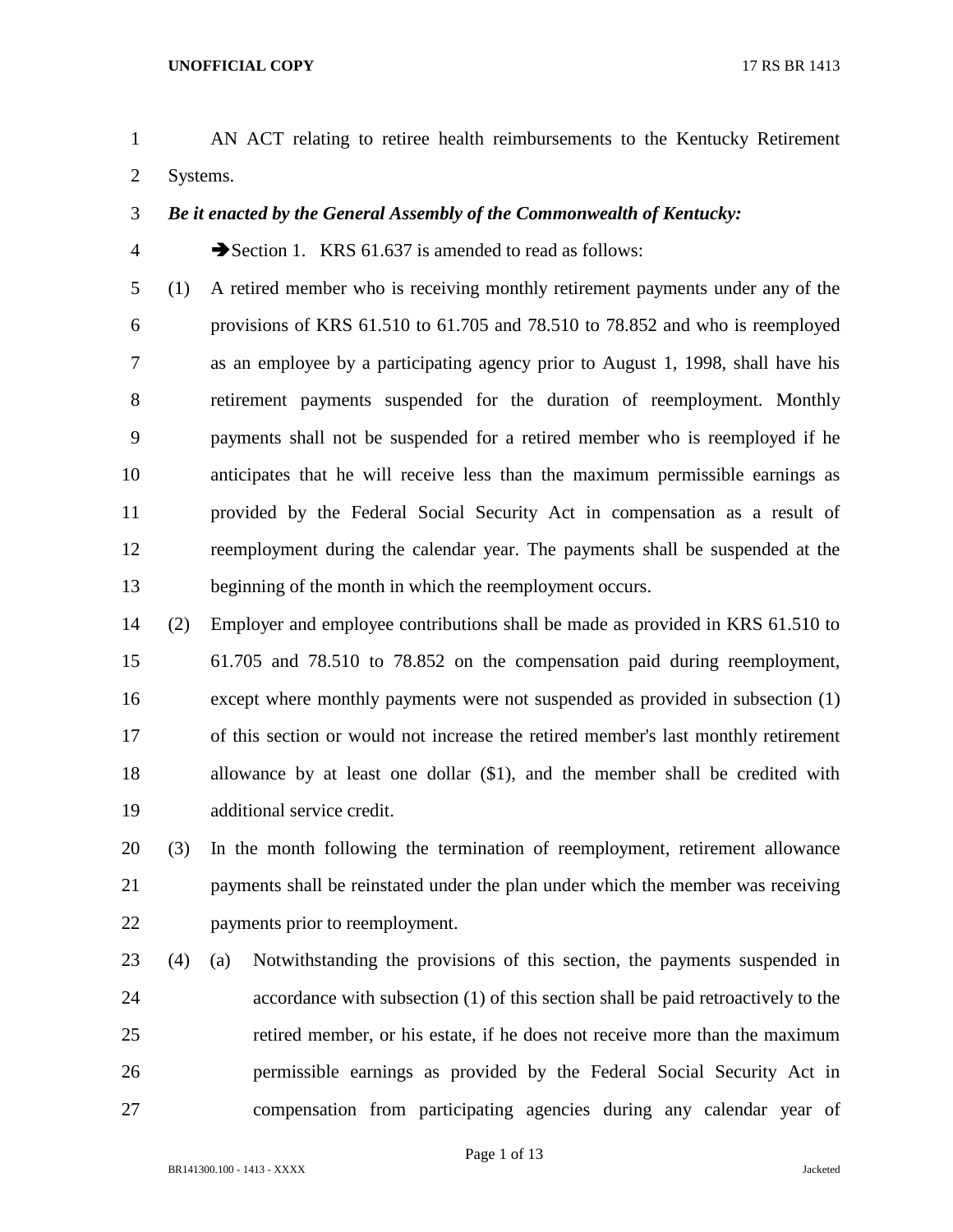reemployment.

- (b) If the retired member is paid suspended payments retroactively in accordance with this section, employee contributions deducted during his period of reemployment, if any, shall be refunded to the retired employee, and no service credit shall be earned for the period of reemployment.
- (c) If the retired member is not eligible to be paid suspended payments for his period of reemployment as an employee, his retirement allowance shall be recomputed under the plan under which the member was receiving payments prior to reemployment as follows:
- 1. The retired member's final compensation shall be recomputed using creditable compensation for his period of reemployment; however, the final compensation resulting from the recalculation shall not be less than 13 that of the member when his retirement allowance was last determined;
- 2. If the retired member initially retired on or subsequent to his normal retirement date, his retirement allowance shall be recomputed by using 16 the formula in KRS 61.595(1);
- 3. If the retired member initially retired prior to his normal retirement date, his retirement allowance shall be recomputed using the formula in KRS 61.595(2), except that the member's age used in computing benefits shall be his age at the time of his initial retirement increased by the number of months of service credit earned for service performed during reemployment;
- 4. The retirement allowance payments resulting from the recomputation under this subsection shall be payable in the month following the termination of reemployment in lieu of payments under subparagraph 3. The member shall not receive less in benefits as a result of the recomputation than he was receiving prior to reemployment or would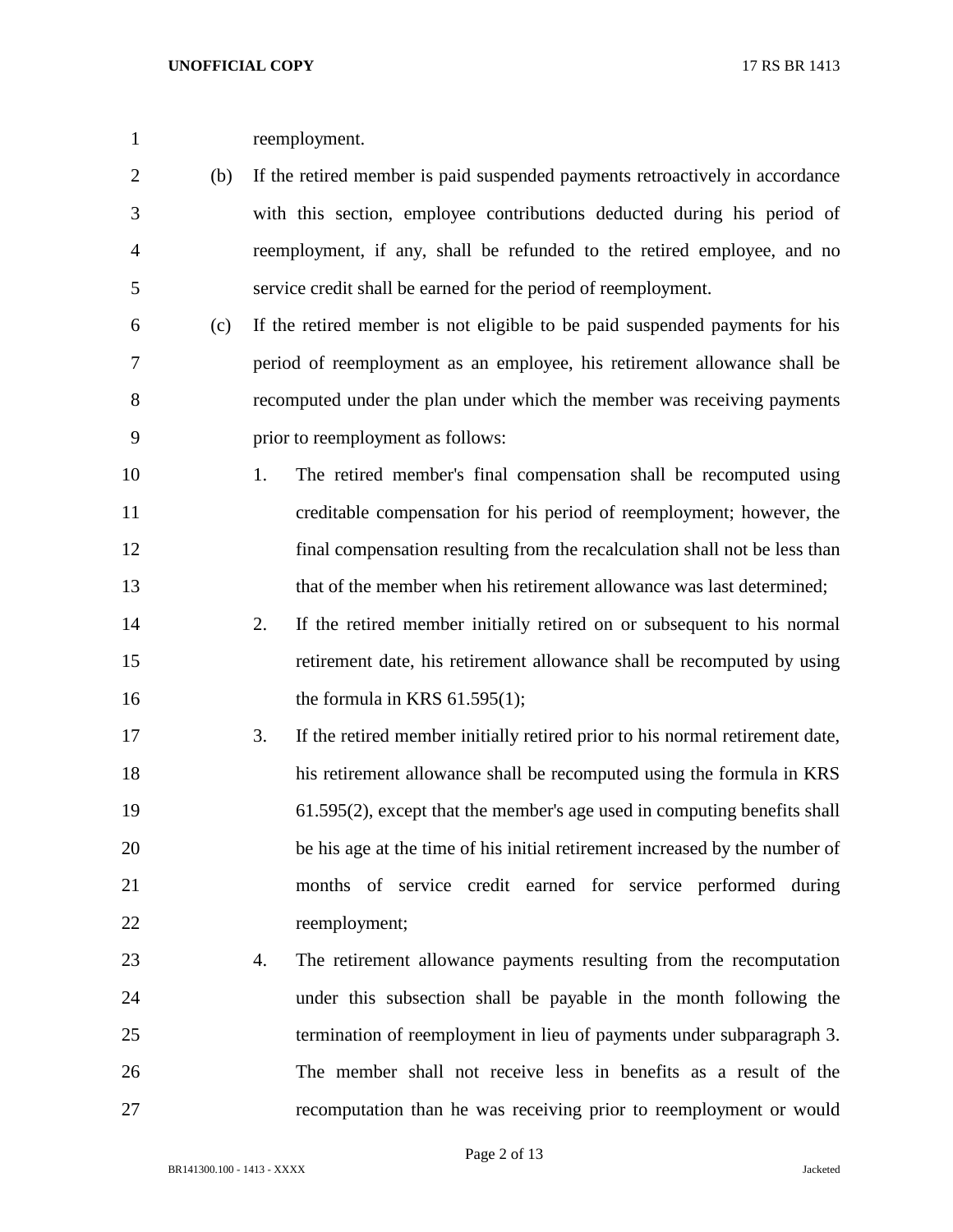receive as determined under KRS 61.691; and

 5. Any retired member who was reemployed prior to March 26, 1974, shall begin making contributions to the system in accordance with the provisions of this section on the first day of the month following March 26, 1974.

 (5) A retired member, or his estate, shall pay to the retirement fund the total amount of payments which are not suspended in accordance with subsection (1) of this section if the member received more than the maximum permissible earnings as provided by the Federal Social Security Act in compensation from participating agencies during any calendar year of reemployment, except the retired member or his estate may repay the lesser of the total amount of payments which were not suspended or fifty cents (\$0.50) of each dollar earned over the maximum permissible earnings 13 during reemployment if under age sixty-five (65), or one dollar (\$1) for every three 14 dollars (\$3) earned if over age sixty-five (65).

 (6) (a) "Reemployment" or "reinstatement" as used in this section shall not include a retired member who has been ordered reinstated by the Personnel Board under 17 authority of KRS 18A.095.

 (b) A retired member who has been ordered reinstated by the Personnel Board under authority of KRS 18A.095 or by court order or by order of the Human Rights Commission and accepts employment by an agency participating in the Kentucky Employees Retirement System or County Employees Retirement System shall void his retirement by reimbursing the system in the full amount of his retirement allowance payments received.

 (7) (a) Effective August 1, 1998, the provisions of subsections (1) to (4) of this section shall no longer apply to a retired member who is reemployed in a position covered by the same retirement system from which the member retired. Reemployed retired members shall be treated as new members upon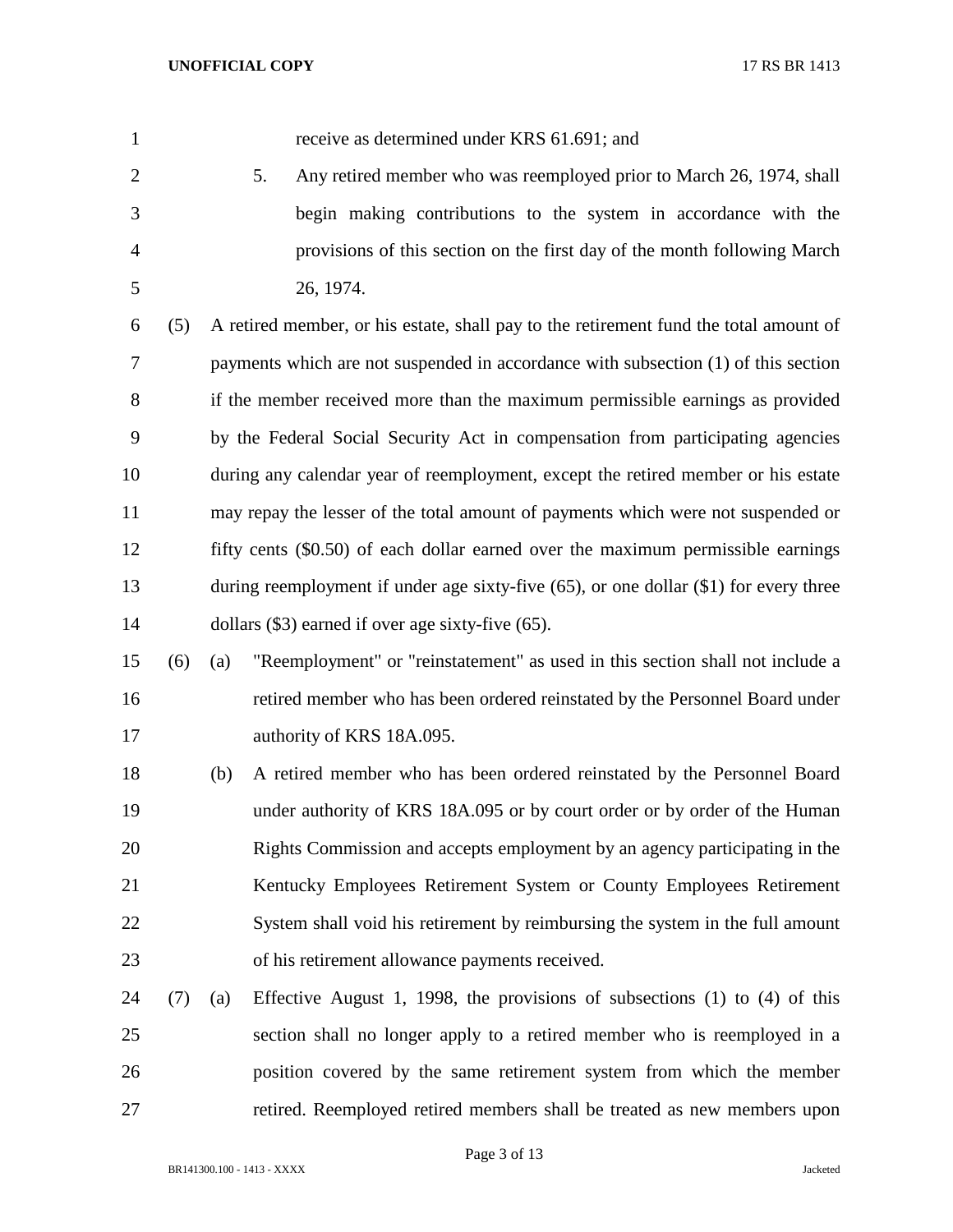reemployment. Any retired member whose reemployment date preceded August 1, 1998, who does not elect, within sixty (60) days of notification by the retirement systems, to remain under the provisions of subsections (1) to (4) of this section shall be deemed to have elected to participate under this subsection.

 (b) A retired member whose disability retirement was discontinued pursuant to KRS 61.615 and who is reemployed in one (1) of the systems administered by the Kentucky Retirement Systems prior to his or her normal retirement date shall have his or her accounts combined upon termination for determining eligibility for benefits. If the member is eligible for retirement, the member's service and creditable compensation earned as a result of his or her reemployment shall be used in the calculation of benefits, except that the member's final compensation shall not be less than the final compensation last used in determining his or her retirement allowance. The member shall not change beneficiary or payment option designations. This provision shall apply to members reemployed on or after August 1, 1998.

 (8) A retired member or his employer shall notify the retirement system if he has accepted employment or is serving as a volunteer with an employer that participates in the retirement system from which the member retired. The retired member and the participating employer shall submit the information required or requested by the systems to confirm the individual's employment or volunteer status.

 (9) If the retired member is under a contract, the member shall submit a copy of that contract to the retirement system, and the retirement system shall determine if the member is an independent contractor for purposes of retirement benefits. The retired member and the participating employer shall submit the information required or requested by the systems to confirm the individual's employment or volunteer status.

Page 4 of 13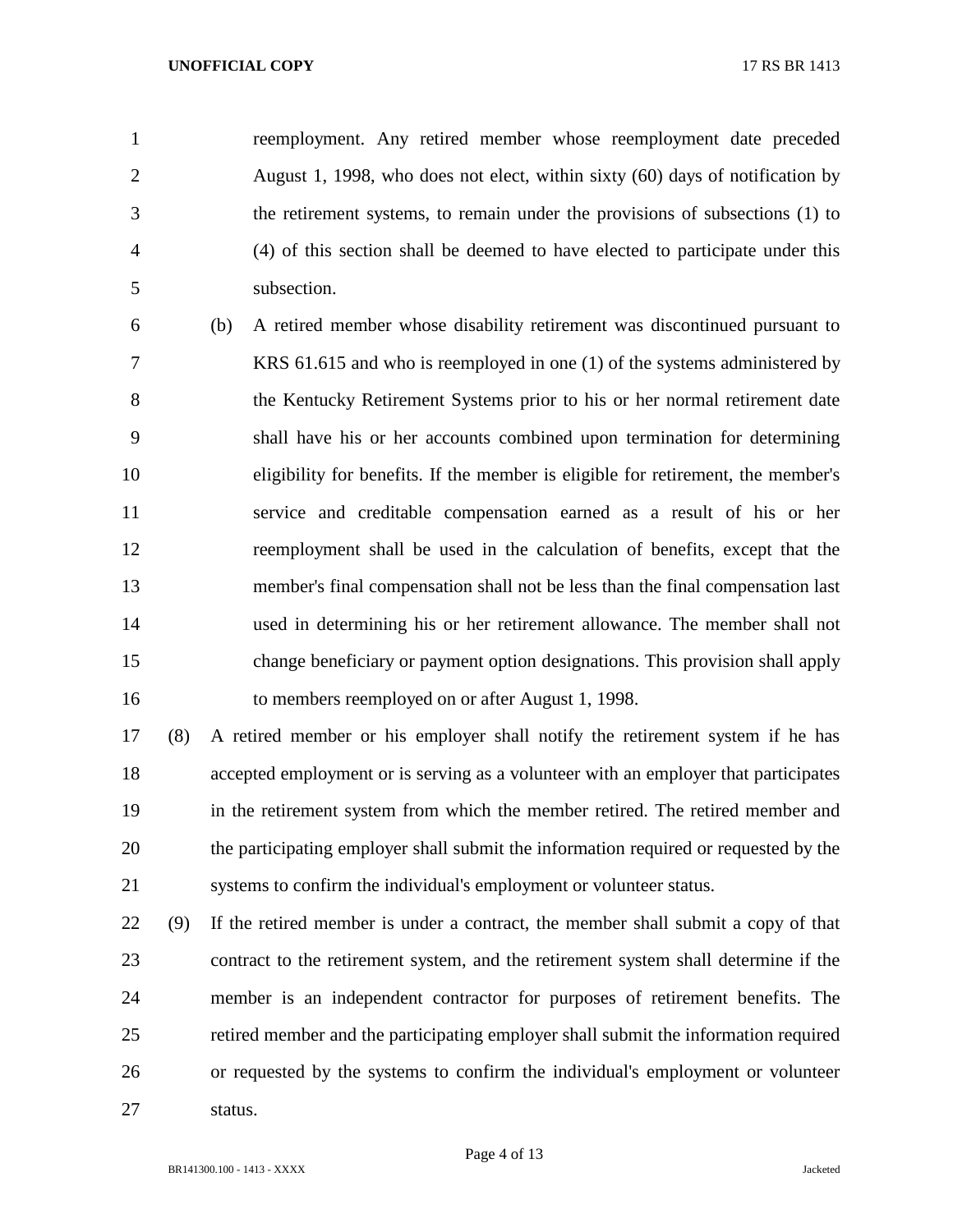(10) If a member is receiving a retirement allowance, or has filed the forms required for a retirement allowance, and is employed within one (1) month of the member's initial retirement date in a position that is required to participate in the same retirement system from which the member retired, the member's retirement shall be voided and the member shall repay to the retirement system all benefits received. The member shall contribute to the member account established for him prior to his voided retirement. The retirement allowance for which the member shall be eligible upon retirement shall be determined by total service and creditable compensation.

 (11) (a) If a member of the Kentucky Employees Retirement System retires from a department which participates in more than one (1) retirement system and is reemployed within one (1) month of his initial retirement date by the same department in a position participating in another retirement system, the retired member's retirement allowance shall be suspended for the first month of his retirement and the member shall repay to the retirement system all benefits received for the month.

- (b) A retired member of the County Employees Retirement System who after initial retirement is hired by the county from which the member retired shall be considered to have been hired by the same employer.
- (12) (a) If a hazardous member who retired prior to age fifty-five (55), or a nonhazardous member who retired prior to age sixty-five (65), is reemployed within six (6) months of the member's termination by the same employer, the member shall obtain from his previous and current employers a copy of the 23 iob description established by the employers for the position and a statement of the duties performed by the member for the position from which he retired and for the position in which he has been reemployed.
- (b) The job descriptions and statements of duties shall be filed with the retirement office.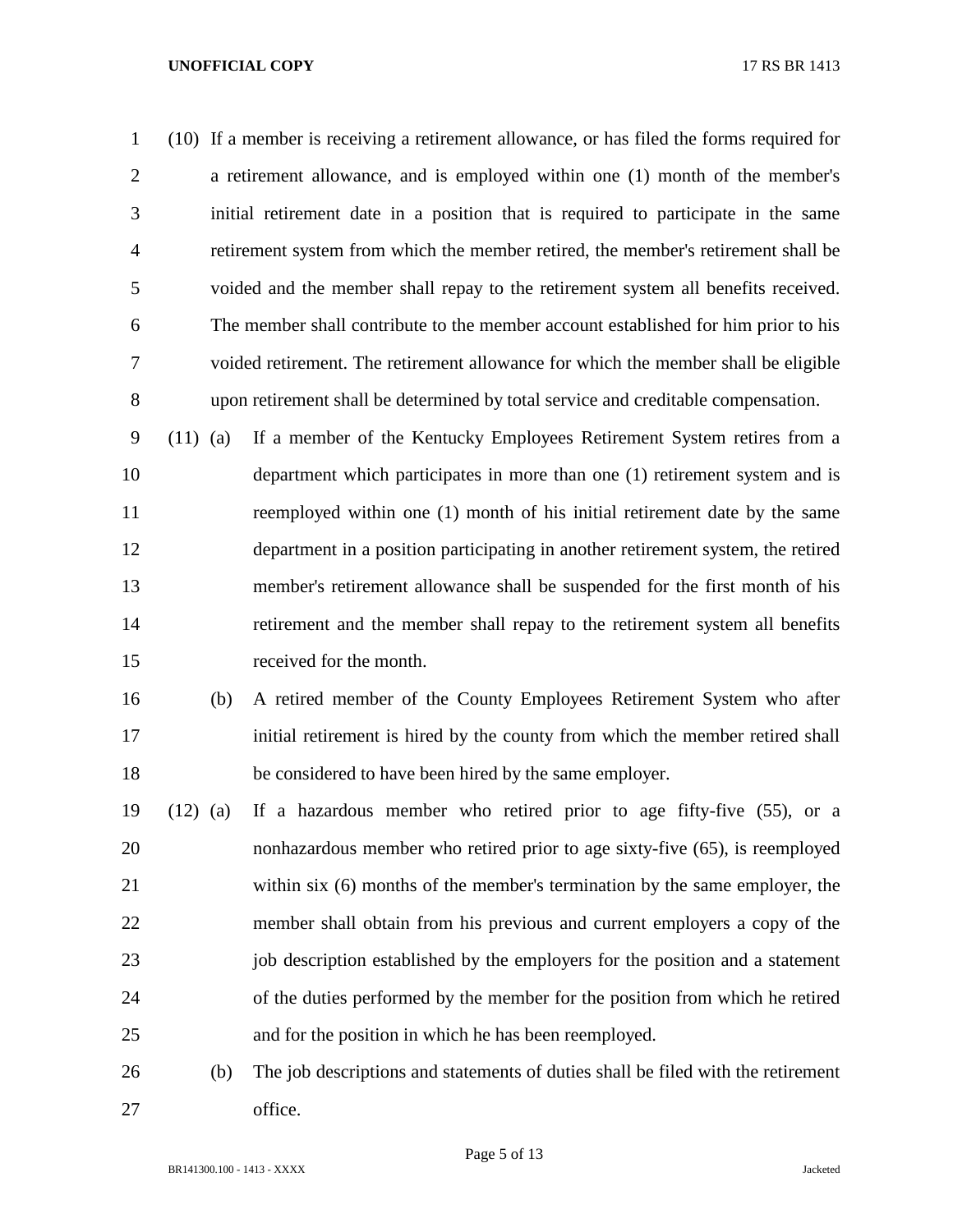- (13) If the retirement system determines that the retired member has been employed in a position with the same principal duties as the position from which the member retired:
- (a) The member's retirement allowance shall be suspended during the period that begins on the month in which the member is reemployed and ends six (6) months after the member's termination;
- (b) The retired member shall repay to the retirement system all benefits paid from systems administered by Kentucky Retirement Systems under reciprocity, including medical insurance benefits, that the member received after reemployment began;
- (c) Upon termination, or subsequent to expiration of the six (6) month period from the date of termination, the retired member's retirement allowance based on his initial retirement account shall no longer be suspended and the member shall receive the amount to which he is entitled, including an increase as provided by KRS 61.691;
- (d) Except as provided in subsection (7) of this section, if the position in which a retired member is employed after initial retirement is a regular full-time position, the retired member shall contribute to a second member account established for him in the retirement system. Service credit gained after the member's date of reemployment shall be credited to the second member account; and
- (e) Upon termination, the retired member shall be entitled to benefits payable from his second retirement account.
- (14) (a) If the retirement system determines that the retired member has not been reemployed in a position with the same principal duties as the position from which he retired, the retired member shall continue to receive his retirement allowance.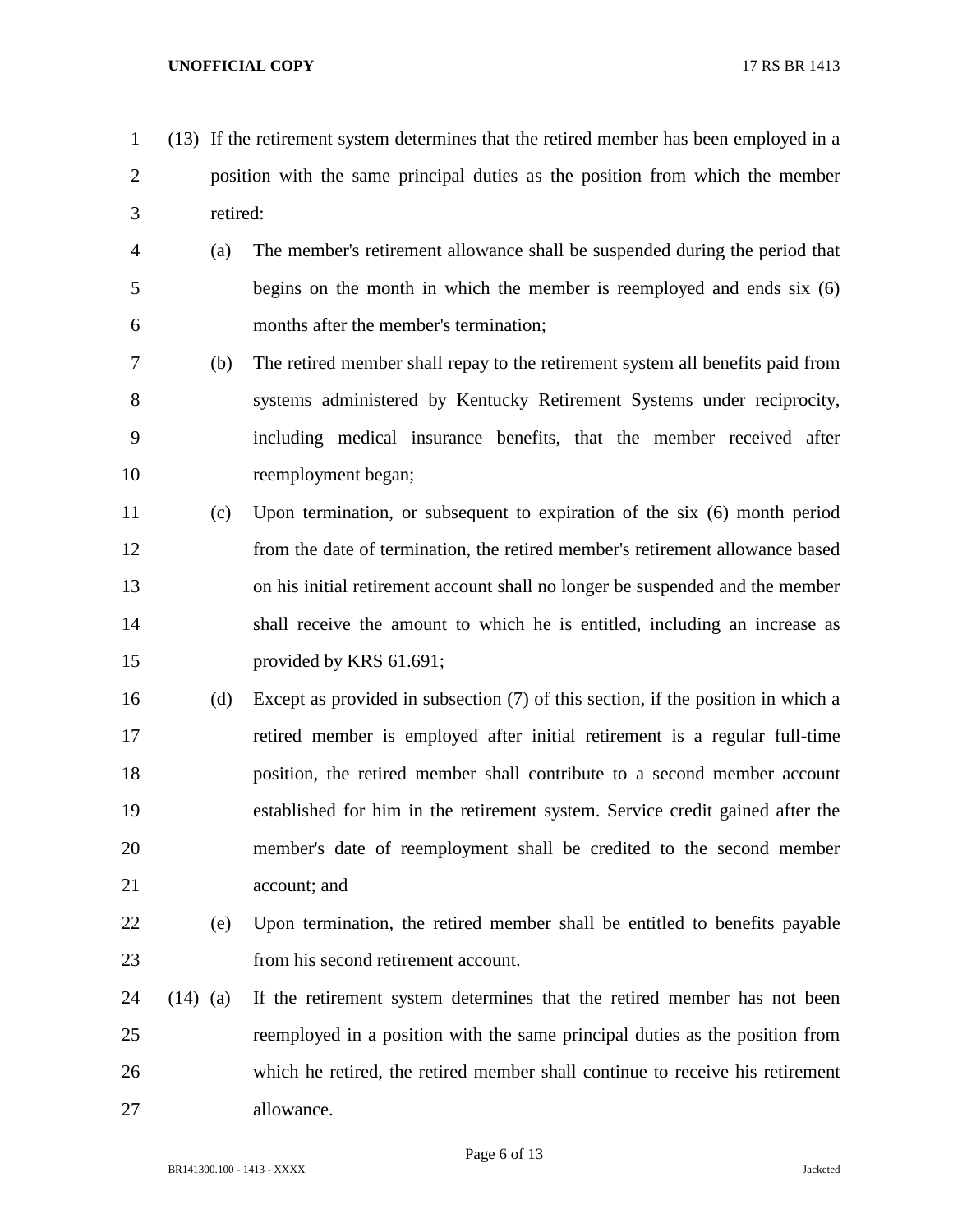- 
- (b) If the position is a regular full-time position, the member shall contribute to a second member account in the retirement system.
- (15) (a) If a retired member is reemployed at least one (1) month after initial retirement in a different position, or at least six (6) months after initial retirement in the same position, and prior to normal retirement age, the retired member shall contribute to a second member account in the retirement system and continue to receive a retirement allowance from the first member account. (b) Service credit gained after reemployment shall be credited to the second member account. Upon termination, the retired member shall be entitled to benefits payable from the second member account.
- (16) A retired member who is reemployed and contributing to a second member account shall not be eligible to purchase service credit under any of the provisions of KRS 16.505 to 16.652, 61.510 to 61.705, or 78.510 to 78.852 which he was eligible to purchase prior to his initial retirement.
- (17) Notwithstanding any provision of subsections (1) to (7)(a) and (10) to (15) of this section, the following shall apply to retired members who are reemployed by an agency participating in one (1) of the systems administered by Kentucky Retirement Systems on or after September 1, 2008:
- (a) Except as provided by paragraphs (c) and (d) of this subsection, if a member is receiving a retirement allowance from one (1) of the systems administered by Kentucky Retirement Systems, or has filed the forms required to receive a retirement allowance from one (1) of the systems administered by Kentucky Retirement Systems, and is employed in a regular full-time position required to participate in one (1) of the systems administered by Kentucky Retirement Systems or is employed in a position that is not considered regular full-time with an agency participating in one (1) of the systems administered by Kentucky Retirement Systems within three (3) months following the member's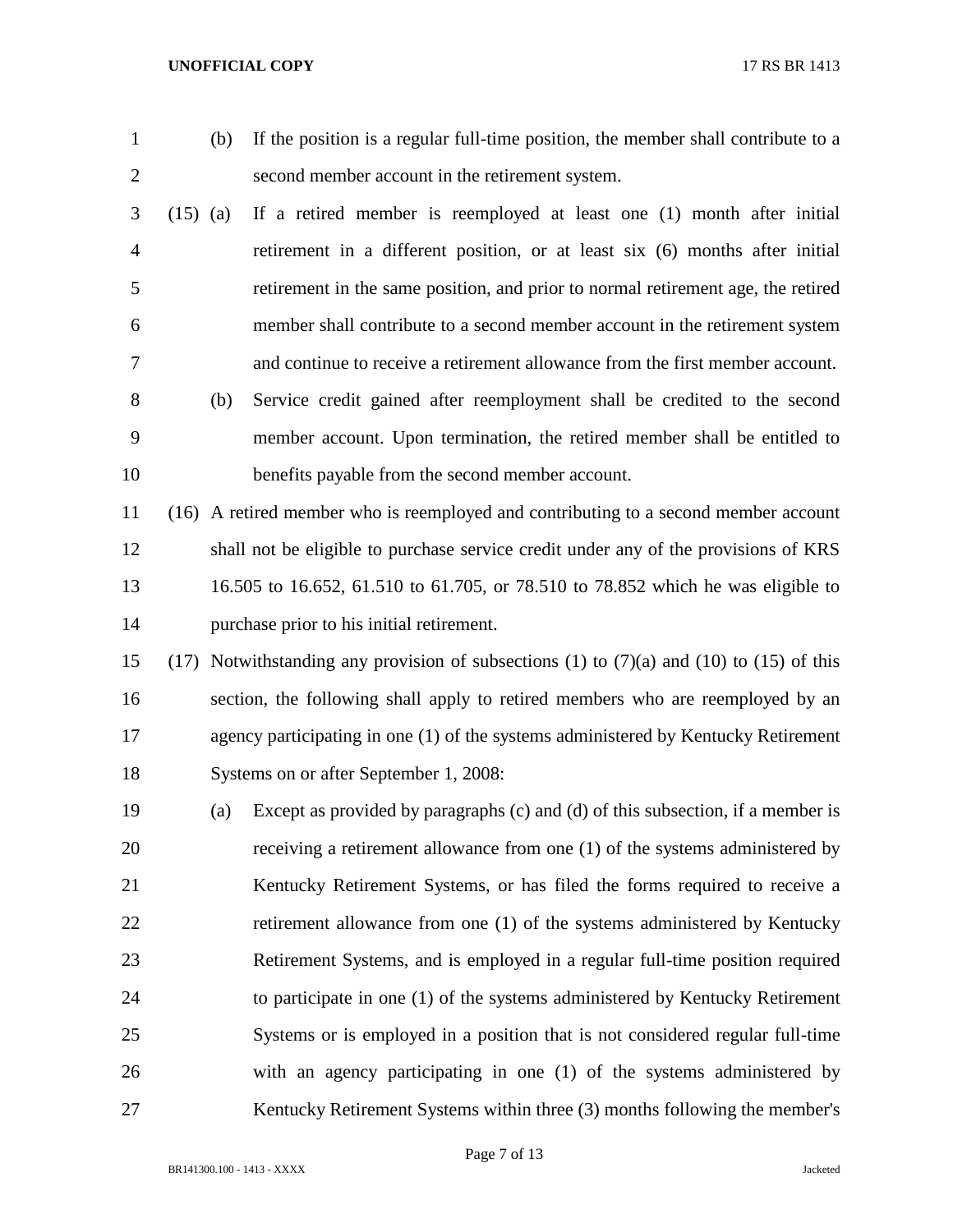initial retirement date, the member's retirement shall be voided, and the member shall repay to the retirement system all benefits received, including any health insurance benefits. If the member is returning to work in a regular full-time position required to participate in one (1) of the systems administered by Kentucky Retirement Systems:

- 1. The member shall contribute to a member account established for him or her in one (1) of the systems administered by Kentucky Retirement Systems, and employer contributions shall be paid on behalf of the member by the participating employer; and
- 2. Upon subsequent retirement, the member shall be eligible for a retirement allowance based upon total service and creditable compensation, including any additional service or creditable compensation earned after his or her initial retirement was voided;
- (b) Except as provided by paragraphs (c) and (d) of this subsection, if a member is receiving a retirement allowance from one (1) of the systems administered by Kentucky Retirement Systems and is employed in a regular full-time position required to participate in one (1) of the systems administered by Kentucky Retirement Systems after a three (3) month period following the member's initial retirement date, the member may continue to receive his or her retirement allowance during the period of reemployment subject to the following provisions:
- 22 1. Both the employee and participating agency shall certify in writing on a form prescribed by the board that no prearranged agreement existed between the employee and agency prior to the employee's retirement for the employee to return to work with the participating agency. If an elected official is reelected to a new term of office in the same position and retires following the election but prior to taking the new term of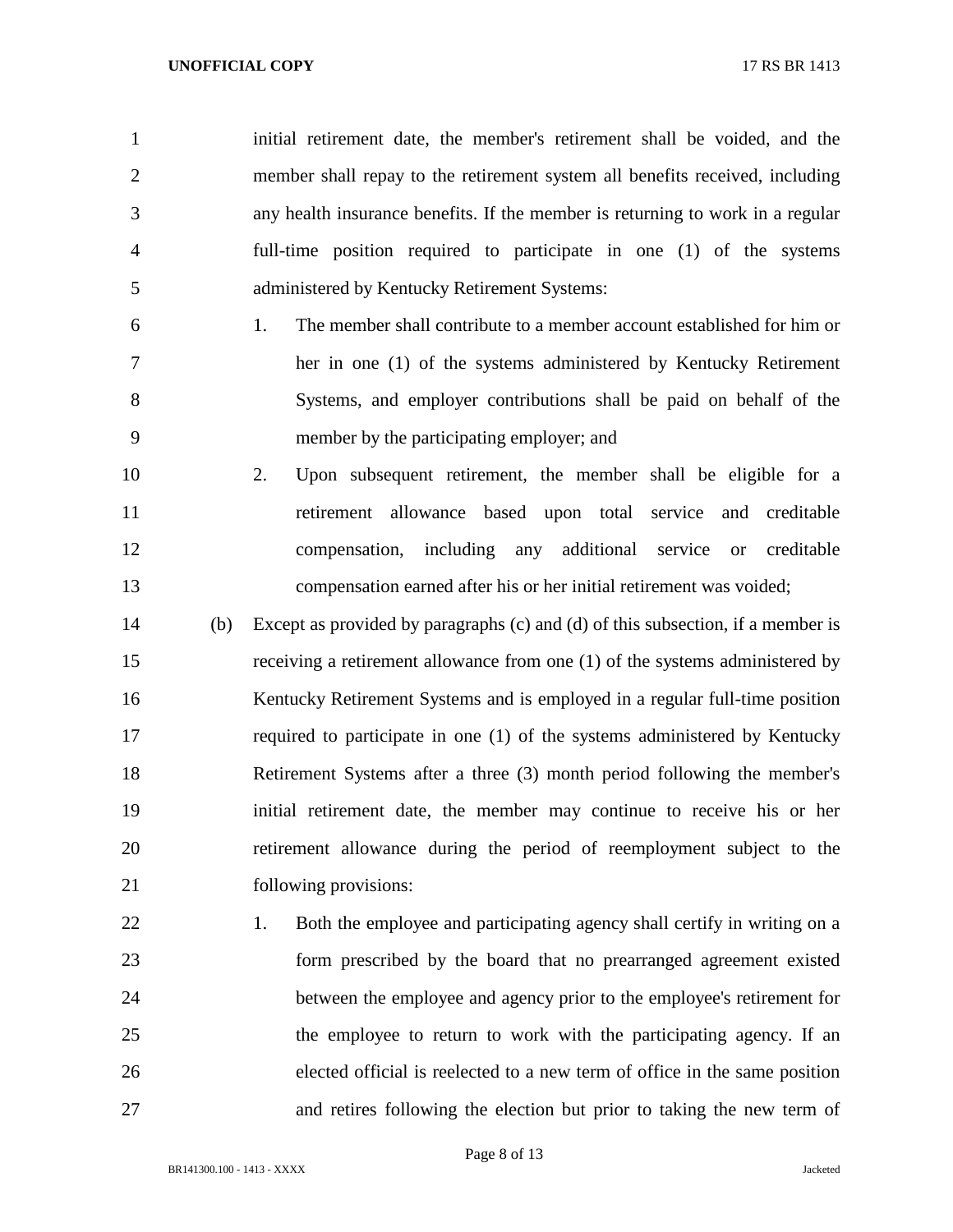| $\mathbf{1}$   |     |    | office, he or she shall be deemed by the system as having a prearranged                                    |
|----------------|-----|----|------------------------------------------------------------------------------------------------------------|
| $\overline{2}$ |     |    | agreement under the provisions of this subparagraph and shall have his                                     |
| 3              |     |    | or her retirement voided. If the participating agency or employer fail to                                  |
| $\overline{4}$ |     |    | complete the certification, the member's retirement shall be voided and                                    |
| 5              |     |    | the provisions of paragraph (a) of this subsection shall apply to the                                      |
| 6              |     |    | member and the employer;                                                                                   |
| 7              |     | 2. | Notwithstanding any other provision of KRS Chapter 16, 61, or 78 to                                        |
| 8              |     |    | the contrary, the member shall not contribute to the systems and shall                                     |
| 9              |     |    | not earn any additional benefits for any work performed during the                                         |
| 10             |     |    | period of reemployment;                                                                                    |
| 11             |     | 3. | Except as provided by KRS 70.291 to 70.293 and 95.022, the employer                                        |
| 12             |     |    | shall pay employer contributions as specified by KRS 61.565 and 61.702                                     |
| 13             |     |    | on all creditable compensation earned by the employee during the period                                    |
| 14             |     |    | of reemployment. The additional contributions paid shall be used to                                        |
| 15             |     |    | reduce the unfunded actuarial liability of the systems; and                                                |
| 16             |     | 4. | Except as provided by KRS 70.291 to 70.293 and 95.022, the employer                                        |
| 17             |     |    | shall be required to reimburse the systems for the cost of the health                                      |
| 18             |     |    | insurance premium paid by the systems to provide coverage for the                                          |
| 19             |     |    | retiree, not to exceed the cost of the single premium. Effective July 1,                                   |
| 20             |     |    | 2017 <sup>-1</sup> / <sub>12015</sub> <sup>-1</sup> , local school boards shall not be required to pay the |
| 21             |     |    | reimbursement required by this subparagraph for retirees employed by                                       |
| 22             |     |    | the board for eighty (80) days or less during the fiscal year];                                            |
| 23             | (c) |    | If a member is receiving a retirement allowance from the State Police                                      |
| 24             |     |    | Retirement System or from hazardous duty retirement coverage with the                                      |
| 25             |     |    | Kentucky Employees Retirement System or the County Employees Retirement                                    |
| 26             |     |    | System, or has filed the forms required to receive a retirement allowance from                             |

the State Police Retirement System or from hazardous duty retirement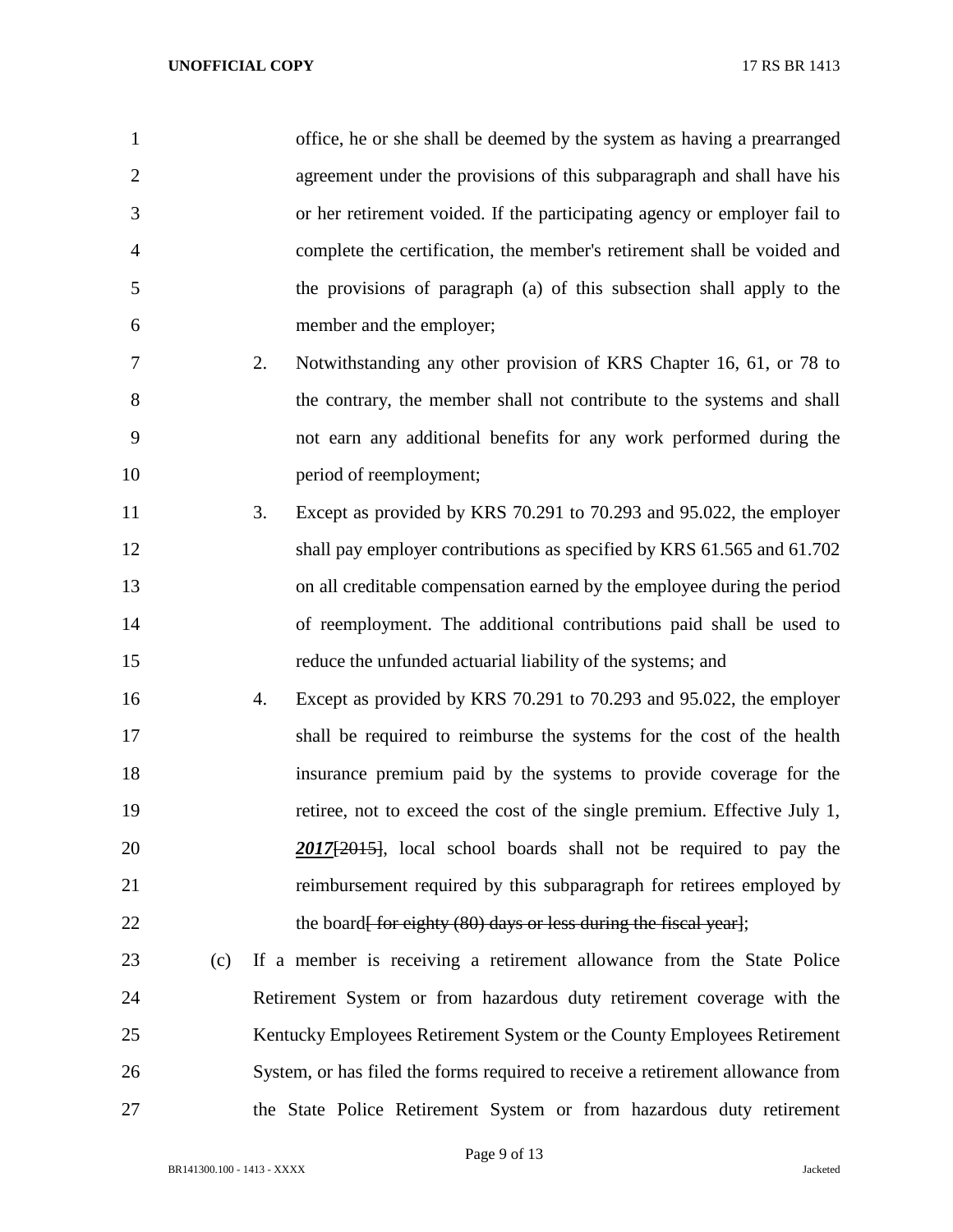coverage with the Kentucky Employees Retirement System or the County Employees Retirement System, and is employed in a regular full-time position required to participate in the State Police Retirement System or in a hazardous duty position with the Kentucky Employees Retirement System or the County Employees Retirement System within one (1) month following the member's initial retirement date, the member's retirement shall be voided, and the member shall repay to the retirement system all benefits received, including any health insurance benefits. If the member is returning to work in a regular full-time position required to participate in one (1) of the systems administered by Kentucky Retirement Systems:

- 11 1. The member shall contribute to a member account established for him or her in one (1) of the systems administered by Kentucky Retirement Systems, and employer contributions shall be paid on behalf of the 14 member by the participating employer; and
- 2. Upon subsequent retirement, the member shall be eligible for a retirement allowance based upon total service and creditable compensation, including any additional service or creditable compensation earned after his or her initial retirement was voided;

 (d) If a member is receiving a retirement allowance from the State Police Retirement System or from hazardous duty retirement coverage with the Kentucky Employees Retirement System or the County Employees Retirement System and is employed in a regular full-time position required to participate in the State Police Retirement System or in a hazardous duty position with the Kentucky Employees Retirement System or the County Employees Retirement System after a one (1) month period following the member's initial retirement date, the member may continue to receive his or her retirement allowance during the period of reemployment subject to the following provisions: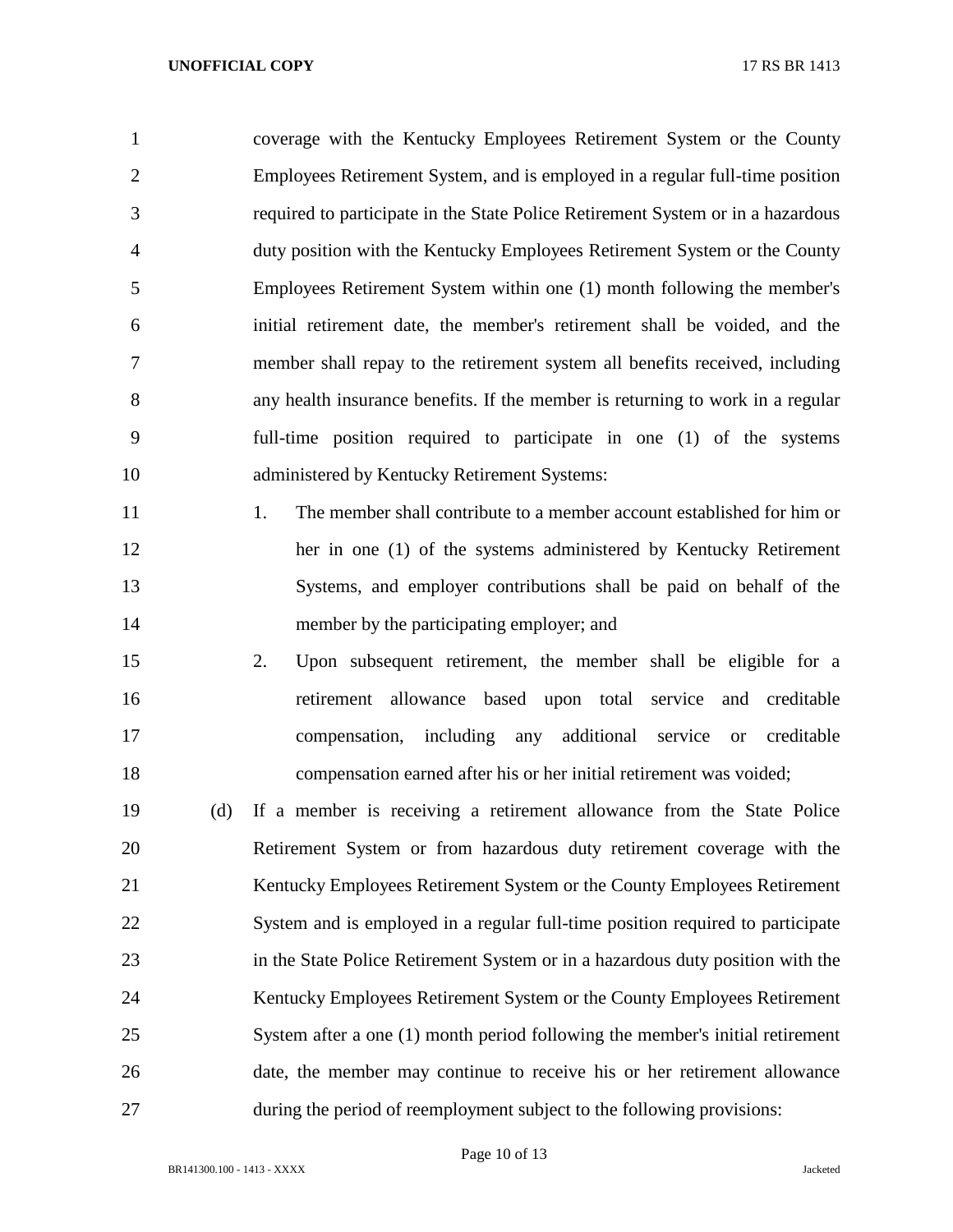| 1              | 1. | Both the employee and participating agency shall certify in writing on a   |
|----------------|----|----------------------------------------------------------------------------|
| 2              |    | form prescribed by the board that no prearranged agreement existed         |
| 3              |    | between the employee and agency prior to the employee's retirement for     |
| $\overline{4}$ |    | the employee to return to work with the participating agency. If an        |
| 5              |    | elected official is reelected to a new term of office in the same position |
| 6              |    | and retires following the election but prior to taking the new term of     |
| 7              |    | office, he or she shall be deemed by the system as having a prearranged    |
| 8              |    | agreement under the provisions of this subparagraph and shall have his     |
| 9              |    | or her retirement voided. If the participating agency or employer fail to  |
| 10             |    | complete the certification, the member's retirement shall be voided and    |
| 11             |    | the provisions of paragraph (c) of this subsection shall apply to the      |
| 12             |    | member and the employer;                                                   |

 2. Notwithstanding any other provision of KRS Chapter 16, 61, or 78 to 14 the contrary, the member shall not contribute to the systems and shall not earn any additional benefits for any work performed during the 16 period of reemployment;

- 3. Except as provided by KRS 70.291 to 70.293 and 95.022, the employer 18 shall pay employer contributions as specified by KRS 61.565 and 61.702 on all creditable compensation earned by the employee during the period of reemployment. The additional contributions paid shall be used to reduce the unfunded actuarial liability of the systems; and
- 4. Except as provided by KRS 70.291 to 70.293 and 95.022, the employer shall be required to reimburse the systems for the cost of the health insurance premium paid by the systems to provide coverage for the retiree, not to exceed the cost of the single premium;

 (e) Notwithstanding paragraphs (a) to (d) of this subsection, a retired member who qualifies as a volunteer for an employer participating in one (1) of the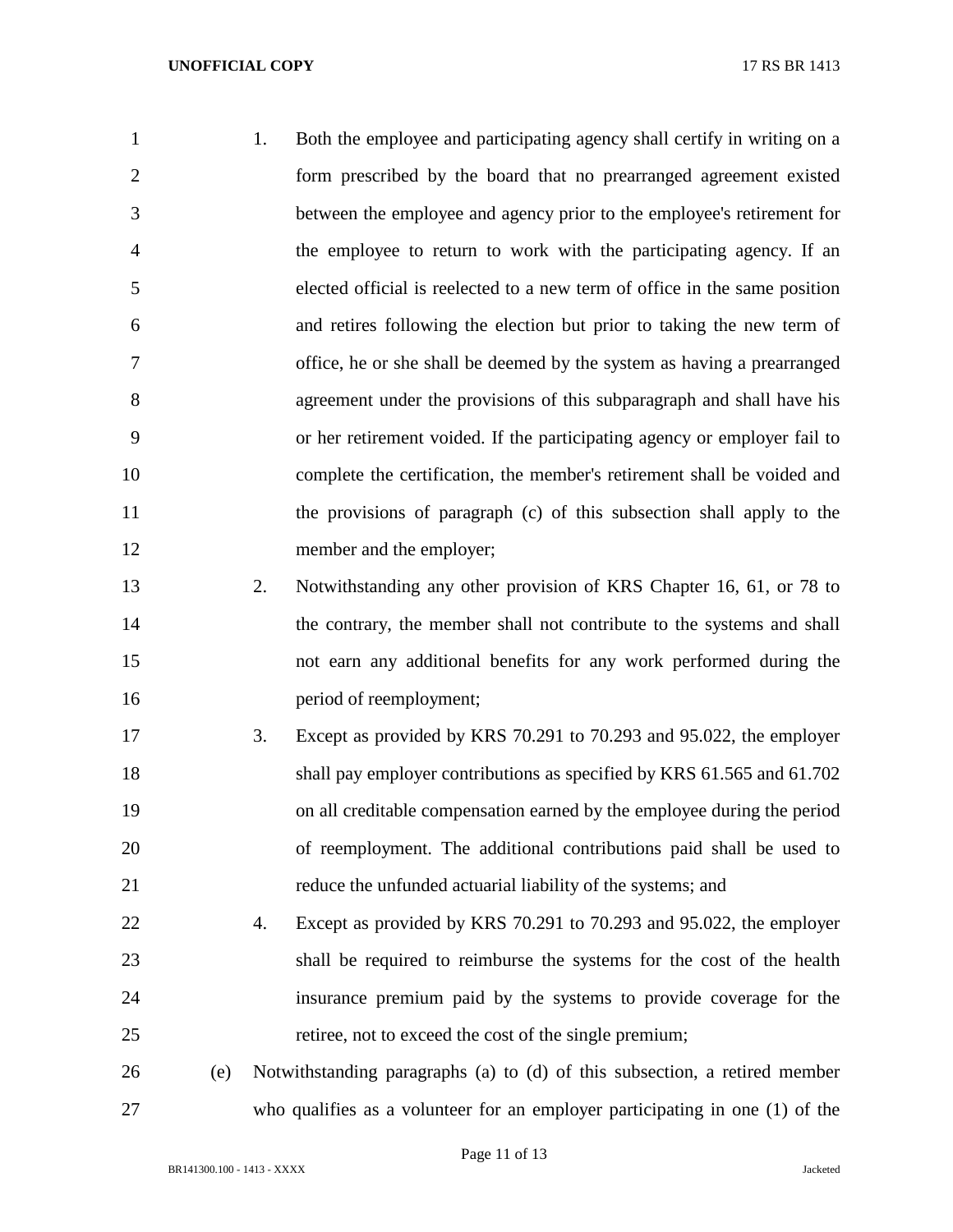- systems administered by Kentucky Retirement Systems and who is receiving reimbursement of actual expenses, a nominal fee for his or her volunteer services, or both, shall not be considered an employee of the participating employer and shall not be subject to paragraphs (a) to (d) of this subsection if: 1. Prior to the retired member's most recent retirement date, he or she did not receive creditable compensation from the participating employer in which the retired member is performing volunteer services; 2. Any reimbursement or nominal fee received prior to the retired member's most recent retirement date has not been credited as creditable compensation to the member's account or utilized in the calculation of 11 the retired member's benefits; 3. The retired member has not purchased or received service credit under any of the provisions of KRS 61.510 to 61.705 or 78.510 to 78.852 for service with the participating employer for which the retired member is performing volunteer services; and 4. Other than the status of volunteer, the retired member does not become an employee, leased employee, or independent contractor of the
- employer for which he or she is performing volunteer services for a period of at least twenty-four (24) months following the retired member's most recent retirement date.
- If a retired member, who provided volunteer services with a participating employer under this paragraph violates any provision of this paragraph, then he or she shall be deemed an employee of the participating employer as of the date he or she began providing volunteer services and both the retired member and the participating employer shall be subject to paragraphs (a) to (d) of this subsection for the period of volunteer service; and
- 

(f) Notwithstanding any provision of this section, any mayor or member of a city